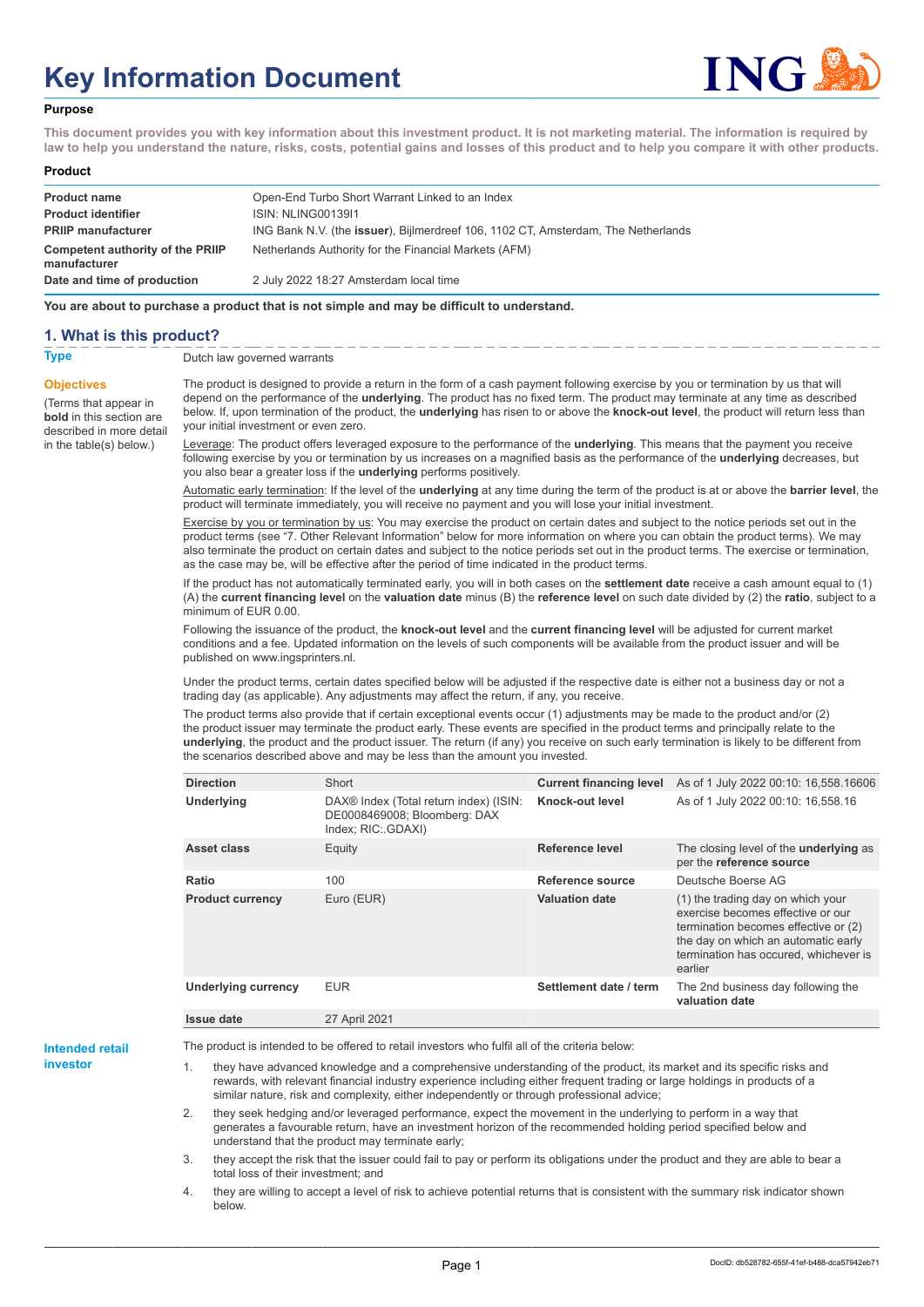# **2. What are the risks and what could I get in return?**

**Risk indicator**

**Performance scenarios**



thereto as specified in the section "7. Other relevant information" below.

#### **Market developments in the future cannot be accurately predicted. The scenarios shown are only an indication of some of the possible outcomes based on recent returns. Actual returns could be lower.**

| <b>Investment: EUR 10,000</b> |                                                                           |                              |
|-------------------------------|---------------------------------------------------------------------------|------------------------------|
| <b>Scenarios</b>              |                                                                           | 1 day                        |
|                               |                                                                           | (Recommended holding period) |
| <b>Stress scenario</b>        | What you might get back after costs<br>Percentage return (not annualised) | EUR 6.071.06<br>$-39.29%$    |
| Unfavourable scenario         | What you might get back after costs<br>Percentage return (not annualised) | EUR 8,930.92<br>$-10.69\%$   |
| <b>Moderate scenario</b>      | What you might get back after costs<br>Percentage return (not annualised) | EUR 9.328.45<br>$-6.72\%$    |
| <b>Favourable scenario</b>    | What you might get back after costs<br>Percentage return (not annualised) | EUR 9,799.29<br>$-2.01%$     |

The average returns shown in the above table are not annualised, which means they may not be comparable to the average returns shown in other key information documents.

This table shows the money you could get back over the next day under different scenarios, assuming that you invest EUR 10,000.

The scenarios shown illustrate how your investment could perform. The recommended holding period for this product is less than one year. The figures are therefore not calculated on a per year basis, but for the recommended holding period. Figures in this section and "4. What are the costs?" are therefore not comparable with figures given for products with a recommended holding period of at least one year. The scenarios presented are an estimate of future performance based on evidence from the past on how the value of this investment varies, and are not an exact indicator. What you get will vary depending on how the market performs and how long you keep the product. The stress scenario shows what you might get back in extreme market circumstances, and it does not take into account the situation where we are not able to pay you.

This product cannot be easily cashed in. This means it is difficult to estimate how much you would get back if you cash in before the recommended holding period. You will either be unable to cash in early or you will have to pay high costs or make a large loss if you do so.

The figures shown include all the costs of the product itself, but may not include all the costs that you pay to your advisor or distributor. The figures do not take into account your personal tax situation, which may also affect how much you get back.

Buying this product holds that you think the level of the underlying will decrease.

Your maximum loss would be that you will lose your investment.

## **3. What happens if ING Bank N.V. is unable to pay out?**

You are exposed to the risk that the issuer might be unable to meet its obligations in connection with the product for instance in the event of bankruptcy or an official directive for resolution action. This may materially adversely affect the value of the product and could lead to you losing some or all of your investment in the product. The product is not a deposit and as such is not covered by any deposit protection scheme.

### **4. What are the costs?**

The Reduction in Yield (RIY) shows what impact the total costs you pay will have on the investment return you might get. The total costs take into account one-off, ongoing and incidental costs.